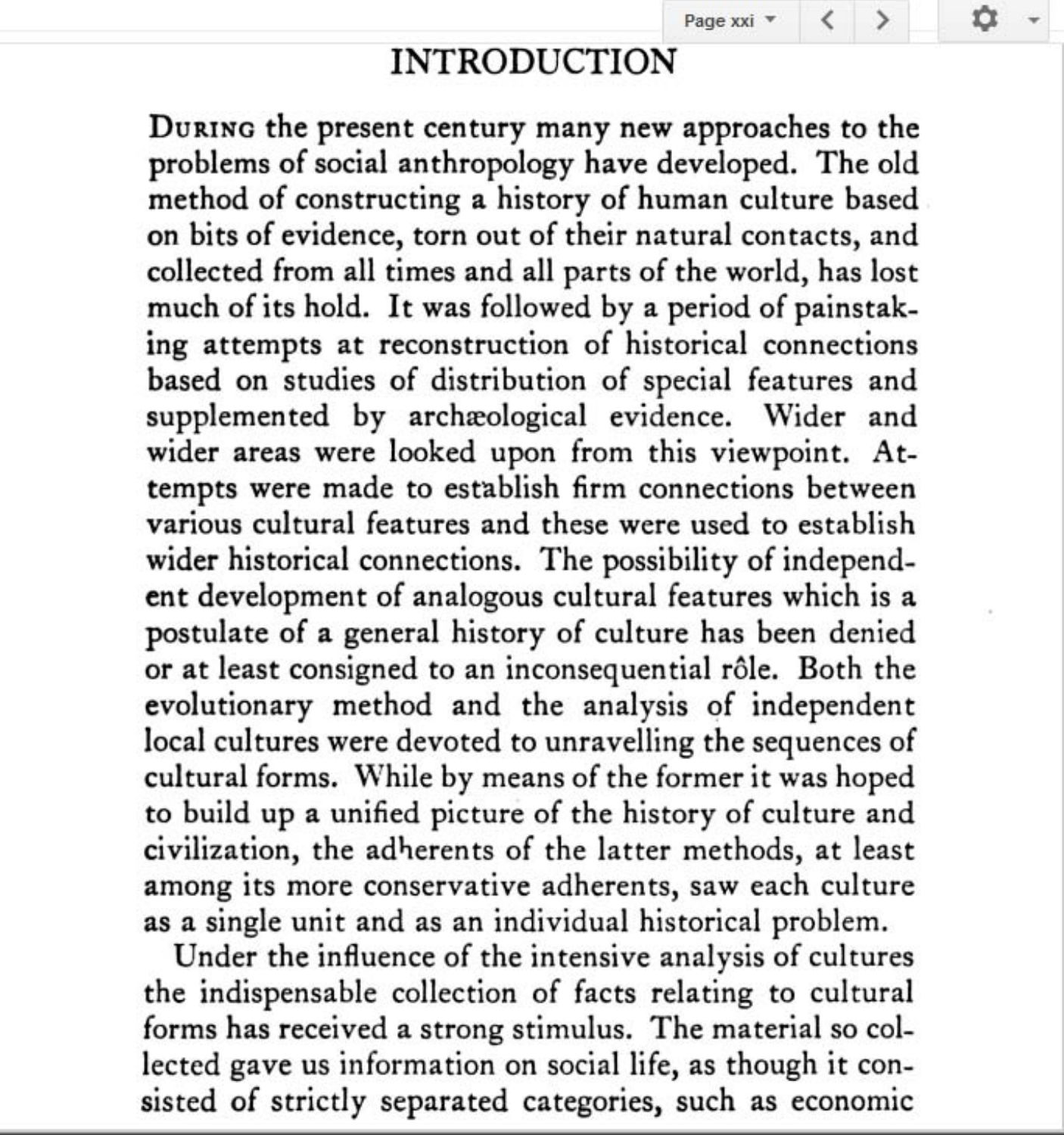## **INTRODUCTION**

life, technology, art, social organization, religion, and the unifying bond was difficult to find. The position of the anthropologist seemed like that satirized by Gœthe:

Wer will was Lebendig's erkennen und beschreiben, Sucht erst den Geist heraus zu treiben, Dann hat er die Teile in seiner Hand. Fehlt leider nur das geistige Band.

The occupation with living cultures has created a stronger interest in the totality of each culture. It is felt more and more that hardly any trait of culture can be understood when taken out of its general setting. The attempt to conceive a whole culture as controlled by a single set of conditions did not solve the problem. The purely anthropo-geographical, economic, or in other ways formal\_ istic approach seemed to give distorted pictures.

The desire to grasp the meaning of a culture as a whole compels us to consider descriptions of standardized behaviour merely as a stepping-stone leading to other problems. We must understand the individual as living in his culture; and the culture as lived by individuals. The in\_ terest in these socia-psychological problems is not in any way opposed to the historical approach. On the contrary, it reveals dynamic processes that have been active in cultural changes and enables us to evaluate evidence obtained from the detailed comparison of related cultures.

On account of the character of the material the problem of cultural life presents itself often as that of the interre\_ lation between various aspects of culture. In some cases this study leads to a better appreciation of the intensity or lack of integration of a culture. It brings out clearly the forms of integration in various types of culture which prove that the relations between different aspects of cul-